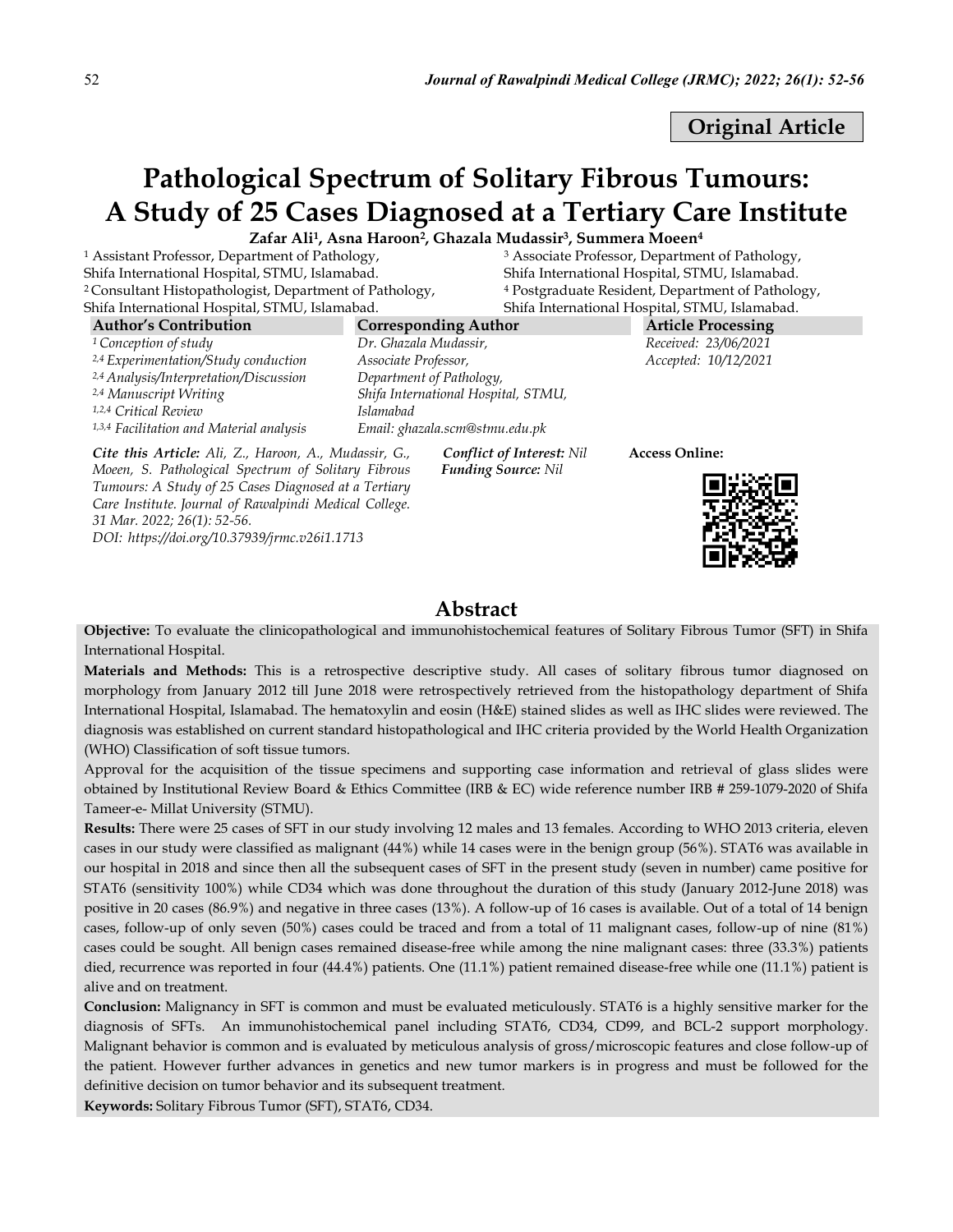# Introduction

The first case of solitary fibrous tumor (SFT) was reported in 1870. <sup>1</sup> A study on the clinicopathologic features of SFT was done by England in 1989 on 223 cases.2 SFTs are rare mesenchymal tumors representing less than 5% of all neoplasms involving pleura. These arise from the submesothelial connective tissue. More studies reveal SFT may be found in any location of the body with two-thirds arising from the visceral pleura and the remaining one-third from the parietal pleura.2,3 These tumors also occur in extrapleural sites such as the meninges of CNS, pericardium, anterior mediastinum, lung, breast parenchyma, nose & paranasal sinuses, orbit, parotid gland, liver, and thyroid gland.4

SFT occurs with an equal incidence between men and women and at all ages but peaks in the sixth and seventh decades of life. Paraneoplastic manifestations include clubbing of fingers and hypoglycemia. Paraneoplastic syndromes are more common in tumors larger than 8 cm in size and are seen to resolve with surgical resection.<sup>5</sup> Grossly these tumors are wellcircumscribed, non-encapsulated, solitary, lobulated masses with an average size of 5-8 cm. There is much variation in the size of this tumor from 1 to 36 cm in diameter.6 Cut surface is firm, white, and multinodular. According to WHO (2013) criteria for these tumors, the risk factors for SFTs associated with recurrence and disease-specific mortality are a mitotic index of  $\geq 4/10$  high-power fields (HPF), high tumor cellularity, high nuclear pleomorphism, atypia, hyperchromasia, and tumor necrosis. Most cases are benign 78-88% while 12-22% are histologically malignant.7 Immunohistochemically the SFT generally is vimentin-positive and cytokeratin-negative. In addition, both the benign and malignant varieties of SFT are CD34, CD99, and BCL-2-positive. Further progress was made in 2013 as three groups discovered that the NAB2-STAT6 fusion gene resulted from the binding of transcriptional repressor NAB2 with transcriptional activator STAT6.8 This fusion gene is present in all SFTs regardless of their site and clinical behavior (benign/ malignant). The detection of the NAB2-STAT6 fusion gene can help in diagnosing SFT but molecular essays require specialist experts and are expensive. Schweizer in 2013 demonstrated NAB2- STAT6 fusion gene was rapidly detectable by STAT6 immunohistochemistry, which exhibited strong nuclear expression 8. STAT6 stain is a highly sensitive and specific marker for the genetic alteration (NAB2- STAT6 gene fusion) found in SFTs and is particularly useful in differentiating it from other spindle cell neoplasms.9 In this study we evaluated the clinicopathological and immunohistochemical features of SFT cases in our hospital.

## Materials and Methods

This is a retrospective longitudinal study. All cases of solitary fibrous tumor diagnosed on morphology from January 2012 till June 2018 were retrospectively retrieved from the records of the histopathology department of a tertiary care institute. The hematoxylin and eosin (H&E) stained slides as well as IHC slides were reviewed. The diagnosis was established on current standard histopathological and IHC criteria provided by the World Health Organization (WHO) Classification of soft tissue tumors.7

Four-micron thick sections from paraffin blocks were made of each sample and mounted onto glass slides. IHC staining for anti-STAT6 antibody (BioSB antibody, Roche kit) was available in our hospital from 2018 onwards. It was performed on all suspected cases of SFT using the manufacturer's instructions. The quality of expression was graded and interpreted as absent staining, weak expression, or strong expression. The samples were graded based on diffuse (>50%) versus localized (<50% of tumor cells) staining, as well as localization of the stain within the cell (nuclear only, cytoplasmic only, or both nuclear and cytoplasmic).

Approval for the acquisition of the tissue specimens and supporting case information and retrieval of glass slides were obtained by Institutional Review Board & Ethics Committee (IRB & EC).

## Results

#### Clinical Data

There were 25 cases of SFT in our study involving 12 males and 13 females with a mean age of 49 years (range 24-84 years) (Figure 1). These SFTs arose in various body locations including the thorax (8 cases with 3 in the lung, 2 pleura, 2 mediastinum & 1 from the chest wall). The abdomen was the most commonest site of occurrence of this tumor in our study whereas this tumor was also reported one each in the nape of the neck, anterior thigh, retrobulbar mass, parasagittal mass, and 2 in the spinal cord (Figure 2). There were no differences in age and sex between patients with benign and malignant SFTs. Tumor size was in the range of 1->10cm. Tumors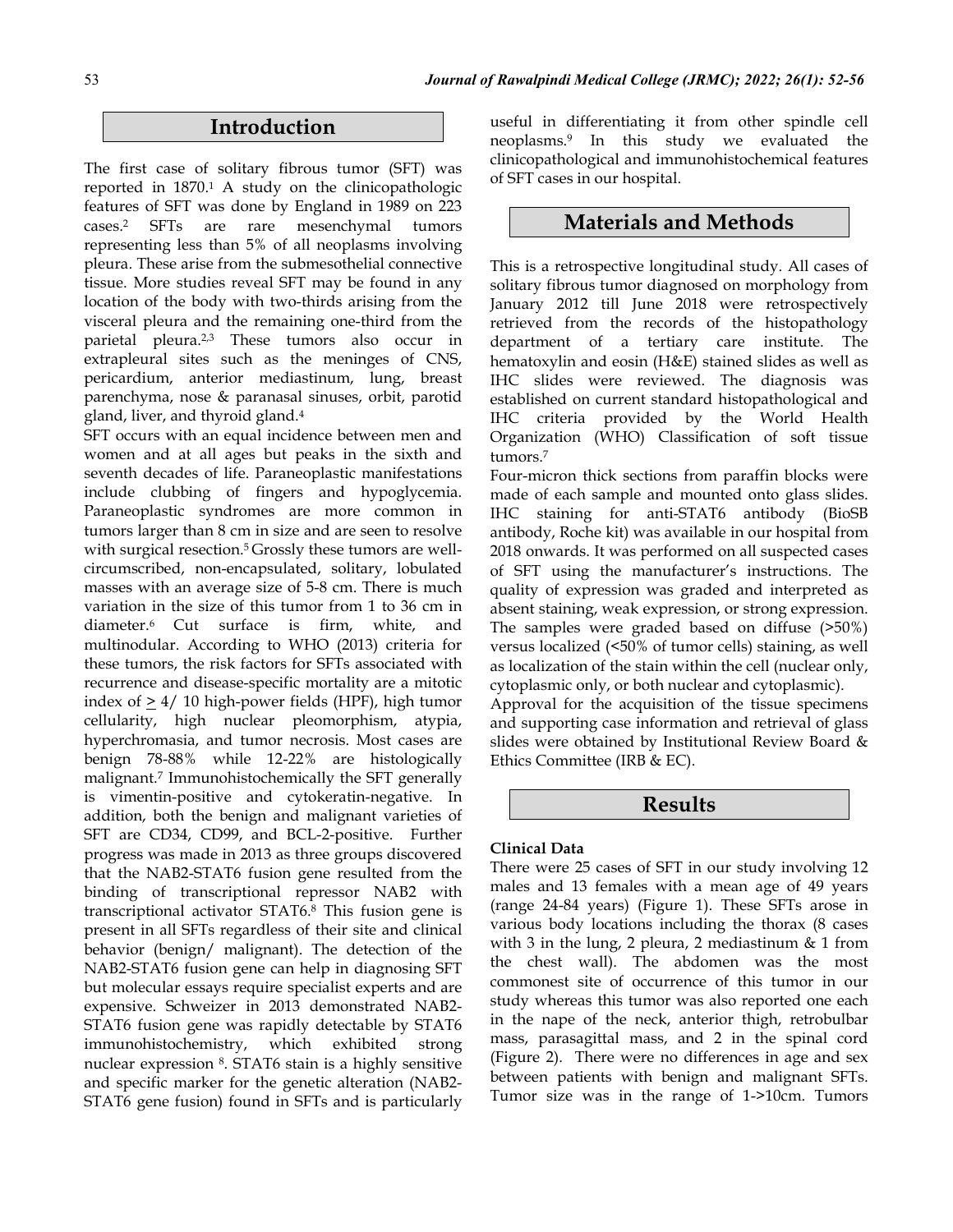larger than 10cm were mostly malignant (6 cases, 24%) (Figure 3).

#### **Microscopy**

The microscopic examination revealed a patternless architecture of bland spindle cells forming hypo and hypercellular areas in a collagenous stroma, areas of hyalinization, and interspersed staghorn-shaped vessels. Eleven cases in our study were classified as malignant (44%) according to WHO 2013 criteria while 14 cases were in the benign group (56%) (Figure 4).

#### Immunohistochemical findings

STAT6 was available in our hospital in 2018 and since then all the subsequent cases in our study (7 in number) of SFT came positive for STAT6 (sensitivity 100%) while CD34 which was done throughout the duration of this study was positive in 20 cases (86.9%) and negative in 3 cases (13%). Immunohistochemistry was suggested in 2 cases but was not performed (Figure 5).

#### Follow-up

Follow up of 16 cases is available. Out of a total of 14 benign cases, follow-up of only 7(50%) cases could be traced and from a total of 11 malignant cases, followup of 9(81%) cases could be sought. All benign cases remained disease-free while among 9 malignant cases: 3(33.3%) patients died, recurrence was reported in 4(44.4%) patients. One (11.1%) patient remained disease-free while one (11.1%) patient is alive and on treatment.

## Discussion

Solitary fibrous tumors are rare mesenchymal tumors most commonly arising in the pleura and representing less than 5% of all neoplasms involving the pleura.2 Magdeleinat et al in 2002 carried out a study on 60 cases in which they found pleura to be the most common site and 36.63% cases were malignant out of which two later presented with local recurrence and one with metastasis.5 Sung et al in 2005 published a study of 63 cases with 30.2% being malignant with three recurrences and distant metastasis in eight cases.10 In a study on 10 cases, carried out by Erdag in 2007, the common site of occurrence was trunk and cheek, all were benign and there was no evidence of disease in 9 patients whereas one recurrence was reported.11 In our study eleven cases (44%) out of 25 total cases were found in the abdomen and out of the 8 cases (20%) in the thorax, only two (8%) were arising from pleura. DeVito et al 2015 studied 82 patients and found 49% to be malignant and out of those reported as benign, 11 recurrences were presented in addition

to the two reported as atypical.12 Our results were comparable to other studies as 44% of cases were malignant and our benign cases (56%) remained symptom-free. In our study follow-up of only 9 out of 11 malignant cases could be traced which showed 4 cases (44.4%) of recurrence and 3 patients (33.3%) succumbing to the disease. This may be due to presentation at a higher stage of the tumor.

In a study carried out by Han et al in 2015 out of 53 cases studied for STAT6, CD34, and CD99 expression, 51 (96.2%) were STAT6 positive, and 47 (88.7%) showed CD34 positivity and CD99 was positive in 50 (94.3%) cases.13 In the present study STAT6 was positive in all cases tested (sensitivity 100%) while CD34 was positive in 20 cases (86.9%) and negative in 3 cases (13%). The three cases in which CD34 came negative in this study were recurrent malignant tumors, otherwise, it was positive in both benign and malignant tumors. Immunohistochemistry was suggested in 2 cases but was not performed. Fletcher in 2013 observed that CD34 is positive in many cases of SFT but approximately 5-10% are negative8. The lost expression of CD34 is noted in high-grade foci or recurrent tumors.14 This process of conversion of CD34 positive to negative areas may be related to malignant transformation.15 CD34 is not entirely specific for SFT as it can be expressed in a variety of mesenchymal tumors like dermatofibrosarcoma protubrans, hemangioendothelioma, and gastrointestinal stromal tumor (GIST), but still it is highly sensitive for SFT. 16,17 SFT of CNS is a different neuropathological entity from Soft tissue SFT, and WHO 2007 CNS classification has retained the SFT/Hemangiopericytoma terminology for this entity only. Tumors with SFT phenotype are grade I while those of HPC phenotype are grade II & III. A study done on meningeal SFT/HPC tumors by Zubair et al. showed that the majority of the tumors were of grade II & III. These cases required not only complete surgical resection but also adjuvant radiotherapy. They observed that patients who had not received radiotherapy had a high recurrence rate.18

Different NAB2-STST6 fusion types seem to be associated with clinicopathologic subtypes of SFT. NABB2ex4-STAT6 ex2/3 variant is found in classic SFT while NAB2ex6-STAT6 ex16/17 is found in SFT showing aggressive behavior.19 The finding of fusion variants requires designing future molecular targeted therapies as conventional chemotherapeutic agents have demonstrated limited efficacy in treatment strategy.20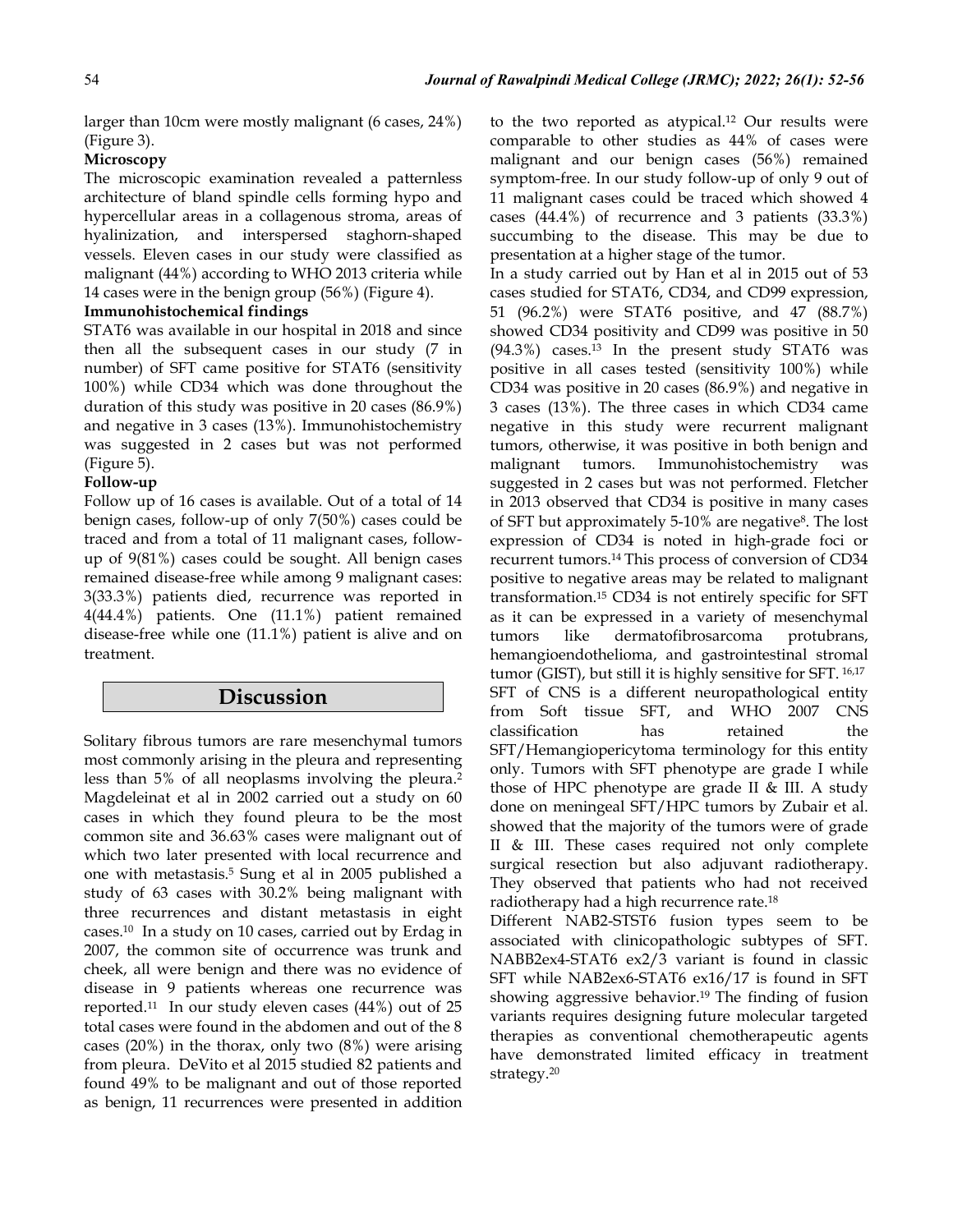A study by Patrick on 26 cases of SFTs arising in dermis or sub-cutis found that cutaneous SFTs are more common in females mostly occurring in the head region. These tumors are of low grade and behave in a benign manner. However, more studies are required to confirm this. He recommends that a proper histomorphology and IHC would differentiate it from other CD34 tumors arising in the skin.21 In my study most of the SFT cases were reported in the abdomen and none in subcutaneous tissue were seen.

In a study comprising 41 patients diagnosed with SFT, it was concluded that this tumor when occurring in limbs had a better prognosis. This study also noted an association between *TERT* promoter mutations and histologically malignant features.<sup>22</sup>

The H&E staining showed typical histological features, which were spindle tumor cells with hypo and hypercellular areas in a collagenous stroma. This patternless architecture was separated by branching staghorn-like vessels which were similar to other studies. The risk factors for SFTs associated with recurrence and malignancy are the mitotic index of  $\geq$ 4/ 10 high-power fields (HPF), high tumor cellularity, high nuclear pleomorphism, atypia, hyperchromasia, and tumor necrosis as are specified by WHO (2013) criteria for these tumors.7,21 The findings of various studies are compared in Table 1.

| Table 1: Comparison of various studies (NED* No evidence of disease) |  |
|----------------------------------------------------------------------|--|
|----------------------------------------------------------------------|--|

|   | <b>Studies</b>          | No.<br>of<br>cases | Commonest<br>sites  | Benign/Malignant                | Follow-up                                                                    |
|---|-------------------------|--------------------|---------------------|---------------------------------|------------------------------------------------------------------------------|
|   | Magdeleinat et al. 2002 | 60                 | Pleura              | 63.3% Benign<br>36.6% Malignant | Benign; No recurrence<br>Malignant; 2 local recurrences,<br>1 metastasis     |
|   | Sung et al. 2005        | 63                 | Pleura              | 69.8% Benign<br>30.2% Malignant | Malignant; 3 recurrences, 8 Metastasis                                       |
|   | Erdag et al. 2007       | 10                 | Trunk<br>&<br>cheek | All benign                      | $NED^*$ in 9, 1 recurrence                                                   |
| 4 | De Vito et al. 2015     | 82                 | Pleura              | 51% Benign<br>49% Malignant     | Benign; 2 Atypical benign & 11<br>benign had recurrence                      |
| 5 | Current study 2018      | 25                 | Abdominal           | 56% Benign<br>44% Malignant     | Benign; No recurrence<br>Malignant; 3 died, 4 recurrences,<br>1 disease-free |

## Conclusion

Malignancy in SFT is common and must be evaluated meticulously. STAT6 is a highly sensitive marker for the diagnosis of SFTs. An immunohistochemical panel including STAT6, CD34, CD99, and BCL-2 support morphology. Malignant behavior is common and is evaluated by meticulous analysis of gross/microscopic features and close follow-up of the patient. However, further multi-center studies are suggested to analyze the biologic and clinical behavior of this tumor with follow-up of patients.

A limitation of our study was many patients were lost in follow-up. A long-term follow-up is required to evaluate the rate of recurrence, overall survival, and clinical behavior of this tumor. More studies are required to further evaluate the genetics of this tumor as it would help in devising a targeted therapy.

### References

1. Wagner E. Das tuberkelähnliche lymphadenom (Der cytogene oder reticulirte Tuberkel). Arch Heilk (Leipzig). 1870; 11: 497- 499.

2. England DM, Hochholzer L, McCarthy MJ. Localized benign and malignant fibrous tumors of the pleura. A clinicopathologic review of 223 cases. Am J Surg Pathol. 1989; 13 (8): 640-658. DOI: 10.1097/00000478-198908000-00003.

3. Drachenberg CB, Bourquin PM, Cochran LM, Burke KC, Kumar D, White CS, et al. Fine Needle Aspiration Biopsy of Solitary Fibrous Tumors. Acta Cytologica. 1998; 42:1003-1010. DOI: 10.1159/000331949

4. Magdeleinat P, Alifano M, Petino A, LeRochias JP, Dulmet E, Galateau F, et al. Solitary fibrous tumors of the pleura: clinical characteristics, surgical treatment, and outcome. Eur J Cardiothorac Surg. 2002; 21(6): 1087 – 1093. DOI: 10.1016/s1010-7940(02)00099-4

5. Baxter RC, Holman SR, Corbould A, Stranks S, Ho PJ, Braund W. Regulation of the insulin-like growth factors and their binding proteins by glucocorticoid and growth hormone in nonislet cell tumor hypoglycemia. J Clin Endocrinol Metab.1995; 80(9): 2700-2708. DOI: 10.1210/jcem.80.9.7545698